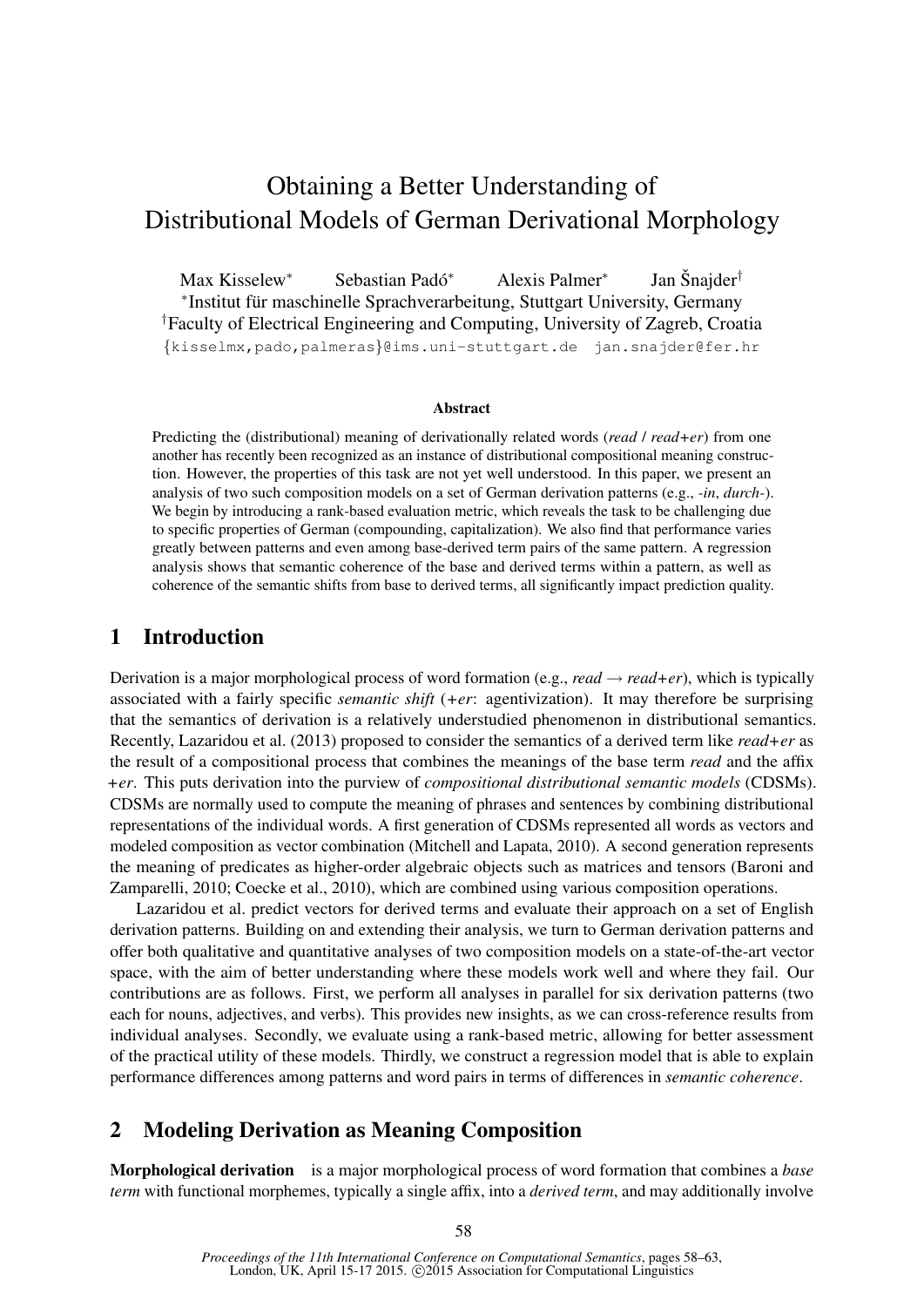stem changes. In contrast to inflection, derivation produces new lexical items, and it is distinct from composition, which combines two bases. Derivation comprises a large number of distinct *patterns*. Some cross part-of-speech boundaries (nominalization, verbalization, adjectivization), but many do not (gender indicators like *actor / actress* or (de-)intensifiers like *red / reddish*). In many languages, such as German or the Slavic languages, derivational morphology is extremely productive (Stekauer and Lieber, 2005).

Particularly relevant from a semantic perspective is that the meanings of the base and derived terms are often, but not always, closely related to each other. Consequently, derivational knowledge can be used to improve semantic processing (Luong et al., 2013; Pado et al., 2013). However, relatively few databases ´ of derivational relations exist. CELEX (Baayen et al., 1996) contains derivational information for several languages, but was largely hand-written. A recent large-coverage resource for German, DErivBase (Zeller et al., 2013), covers 280k lemmas and was created from a rule-based framework that is fairly portable across languages. It is unique in that each base-derived lemma pair is labeled with a sequence of derivation patterns from a set of 267 patterns, enabling easy access to instances of specific patterns (cf. Section 3).

Compositional models for derivation. Base and derived terms are closely related in meaning. In addition, this relation is coherent to a substantial extent, due to the phenomenon of productivity. In English, for example, the suffix *-er* generally indicates an agentive nominalization (*sleep / sleeper*) and *un-* is a negation prefix (*well / unwell*). Though Mikolov et al. (2013) address some inflectional patterns, Lazaridou et al. (2013) were the first to use this observation to motivate modeling derivation with CDSMs. Conceptually, the meaning of the base term (represented as a distributional vector) is combined with some distributional representation of the affix to obtain a vector representing the meaning of the derived term. In their experiments, they found that the two best-motivated and best-performing composition models were the *full additive model* (Zanzotto et al., 2010) and the *lexical function model* (Baroni and Zamparelli, 2010). Botha and Blunsom (2014) use a related approach to model morphology for language modeling.

The additive model (ADD) (Mitchell and Lapata, 2010) generally represents a derivation pattern  $p$  as a vector computed as the shift from base term vector b to the derived term vector d, i.e.,  $b + p \approx d$ . Given a set of base-derived term pairs  $(b, d)$  for p, the best  $\hat{p}$  is computed as the average of the vector difference,  $\hat{\bm{p}}=\frac{1}{\Lambda}$  $\frac{1}{N} \sum_i (\mathbf{d_i} - \mathbf{b_i})$ .<sup>1</sup> The lexical function model (LEXFUN) represents the pattern as a matrix P that encodes the linear transformation that maps base onto derived terms:  $Pb \approx d$ . The best matrix  $\hat{P}$  is typically computed via least-squares regression between the predicted vectors  $\hat{d}_i$  and the actual vectors  $d_i$ .

## 3 Experimental Setup

Distributional model. We build a vector space from the SdeWaC corpus (Faaß and Eckart, 2013), part-of-speech tagged and lemmatized using TreeTagger (Schmid, 1994). To alleviate sparsity arising from TreeTagger's lexicon-driven lemmatization, we back off for unrecognized words to the MATE Tools (Bohnet, 2010), which have higher recall but lower precision than TreeTagger. We also reconstruct lemmas for separated prefix verbs based on the MATE dependency analysis. Finally, we get a word list with 289,946 types (content words only). From the corpus, we extract lemmatized sentences and train a state-of-the art predictive model, namely CBOW (Mikolov et al., 2013). This model builds distributed word vectors by learning to predict the current word based on a context. We use lemma-POS pairs as both target and context elements, 300 dimensions, negative sampling set to 15, and no hierarchical softmax.

Selected patterns and word pairs. We investigate six derivation patterns in German and the word pairs associated with them in DErivBase (see Table 1). We consider only patterns where base and derived terms have the same POS, and we prefer patterns encoding straightforward semantic shifts. Such patterns tend to encode meaning shifts without corresponding argument structure changes; thus they are represented appropriately in composition models based on purely lexical vector spaces. Per pattern, we randomly select 80 word pairs for which both base and derived lemmas appear at least 20 times in SdeWaC.<sup>2</sup>

 ${}^{1}$ Lazaridou et al. (2013) use a slightly different formulation of the additive model. We experimented with both theirs and the standard version of the additive model. Since we obtained best results with the latter, we use the standard version.

<sup>&</sup>lt;sup>2</sup>We replace a small number of erroneous pairs (e.g.,  $Log \rightarrow Login$  for NN02) found by manual inspection.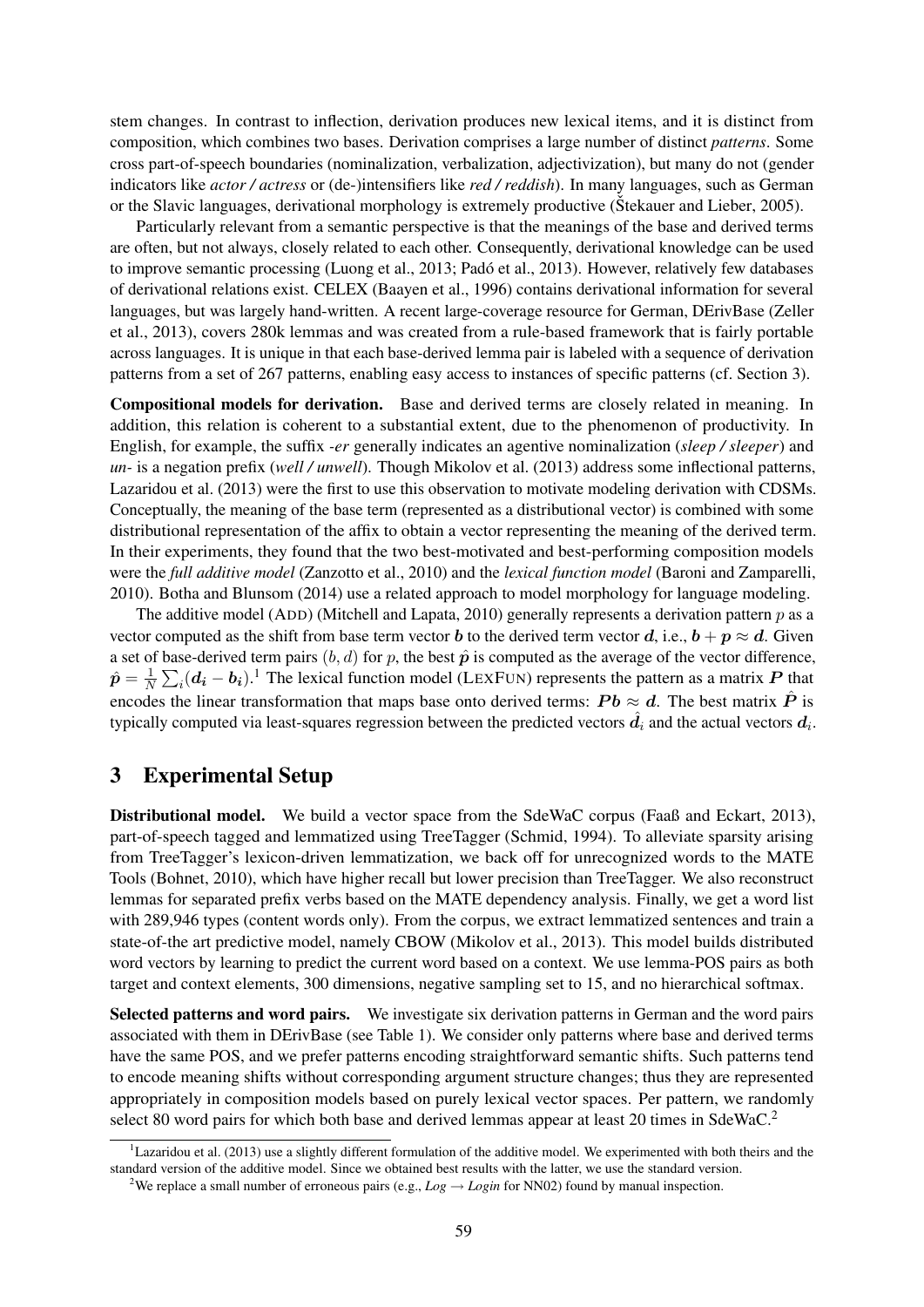| ID           |          | Pattern Sample word pair            | <b>English translation</b>            | BL             | <b>ADD</b>                                      | LEXFUN           |
|--------------|----------|-------------------------------------|---------------------------------------|----------------|-------------------------------------------------|------------------|
| $AA02$ un-   |          | $sagbar \rightarrow unsagbar$       | sayable $\rightarrow$ unspeakable     |                | $42.5\%$ (.46) $41.25\%$ (.49)                  | $18.75\%$ (.31)  |
| $AA03$ anti- |          | religiös $\rightarrow$ antireligiös | $religious \rightarrow antireligious$ | $7.5\%$ (.51)  | $37.5\%$ (.58)                                  | $47.5\%$ (.58)   |
| $NN02 - in$  |          | $Bäcker \rightarrow Bäckerin$       | baker $\rightarrow$ female baker      |                | $35.0\%$ (.56) 66.25\% (.65)                    | $26.25\%$ (.51)  |
| NN57 -chen   |          | $Schiff \rightarrow Schiffchen$     | $ship \rightarrow small$ ship         |                | $20.0\%$ (.55) $28.75\%$ (.57)                  | $15.0\%$ (.49)   |
| VV13         | $an-$    | $backen \rightarrow anbacken$       | to bake $\rightarrow$ to stick, burn  |                | $18.75\%$ (.43) $18.75\%$ (.43)                 | $5\%$ (.27)      |
| VV31         | $durch-$ | sehen $\rightarrow$ durchsehen      | to see $\rightarrow$ to peruse        | $3.75\%$ (.40) | $7.5\%$ (.40)                                   | $1.25\%$ $(.27)$ |
| Mean         |          |                                     |                                       |                | $21.25\%$ (.49) $33.33\%$ (.52) $18.96\%$ (.41) |                  |

Table 1: Derivation patterns, representative examples (and translations), and prediction performance in terms of  $R_{\text{oof}}$  percentages and mean similarity between derived and gold vectors, 10-fold cross-validation.

Experimental design and baseline. We experiment with the two composition models described in Section 2 (ADD and LEXFUN) as implemented in the DISSECT toolkit (Dinu et al., 2013). As baseline (BL), again following Lazaridou et al. (2013), we predict the base term of each word pair as the derived term. With six derivation patterns, our investigation thus includes 18 experiments. In each experiment, we perform 10-fold cross-validation on the 80 word pairs for each pattern.

All these models predict some point in vector space for the derived term, and we compare against the gold standard position of the derived term with cosine similarity. Like Lazaridou et al. (2013), we consider this average similarity directly, but believe that it is not informative enough since it does not indicate concretely how many correct derivations are found. Therefore, we adopt as our primary evaluation metric the Roof (*Recall out of five*) metric proposed by McCarthy and Navigli (2009) for lexical substitution. It counts how often the correct derived term is found among the five nearest neighbors of the prediction (selected from all words of the same POS).  $R_{\text{oof}}$  is motivated by rank-based evaluation metrics from IR (such as Precision at  $n$ ), but our setup differs in that there can be at most one true positive in each list.

#### 4 Results and Discussion

Global observations. Table 1 shows  $R_{\text{oof}}$  performance and mean similarities, pattern-by-pattern, of the two composition models (ADD and LEXFUN) and the baseline. Measured by  $R_{\text{oof}}$  score, ADD strongly outperforms BL for four patterns; for the other two, it achieves (nearly-)equivalent performance. LEXFUN, on the other hand, beats BL for one pattern (AA03) and in all other cases is much worse. ADD outperforms LEXFUN for all but one pattern. A comparison of  $R_{\text{oof}}$  and mean similarity indicates that similarity alone is not a good indicator of how reliably a model will include the actual derived vector in the nearest neighbors of its prediction. This validates our call for a more NLP-oriented evaluation.

The mean similarities are sufficient to make some comparisons across languages, though. Lazaridou et al. (2013) find that both additive and lexical function models yield higher mean similarities than the baseline. For our German data, this is true only for ADD. This shows that the semantic shifts underlying derivation patterns are, to some extent, expressible as vector addition in the CBOW space, while it is more difficult to capture them as a lexical function. The overall worse performance is, in our view, related to some specific characteristics of German. First, due to the general capitalization of nouns, named entities are not orthographically recognizable. Consequently, for *Strauß* (*bouquet*), BL and ADD return terms related to the composers Richard (e.g., *Alpensinfonie*) or Johann (e.g., *Walzerkönig* (waltz king)) Strauss. Secondly, nominal compounds introduce higher sparsity and more confounders. For example, for the derived term *Apfelbäumchen* (~apple treelet), LEXFUN's closest returned neighbor is the noun *Bäumchen*, which is a case of *combined* derivation and composition, yet is counted as incorrect. In English, compounds such as *apple tree(let)* are considered neither as base nor as potential derived terms.

Semantic coherence appears to be an important determinant of prediction quality. The best-performing pattern for ADD is NN02, the gender affix *-in* (turning masculine into feminine nouns), which applies to fairly coherent classes of people (nationalities, roles, and professions). We see a similar effect for the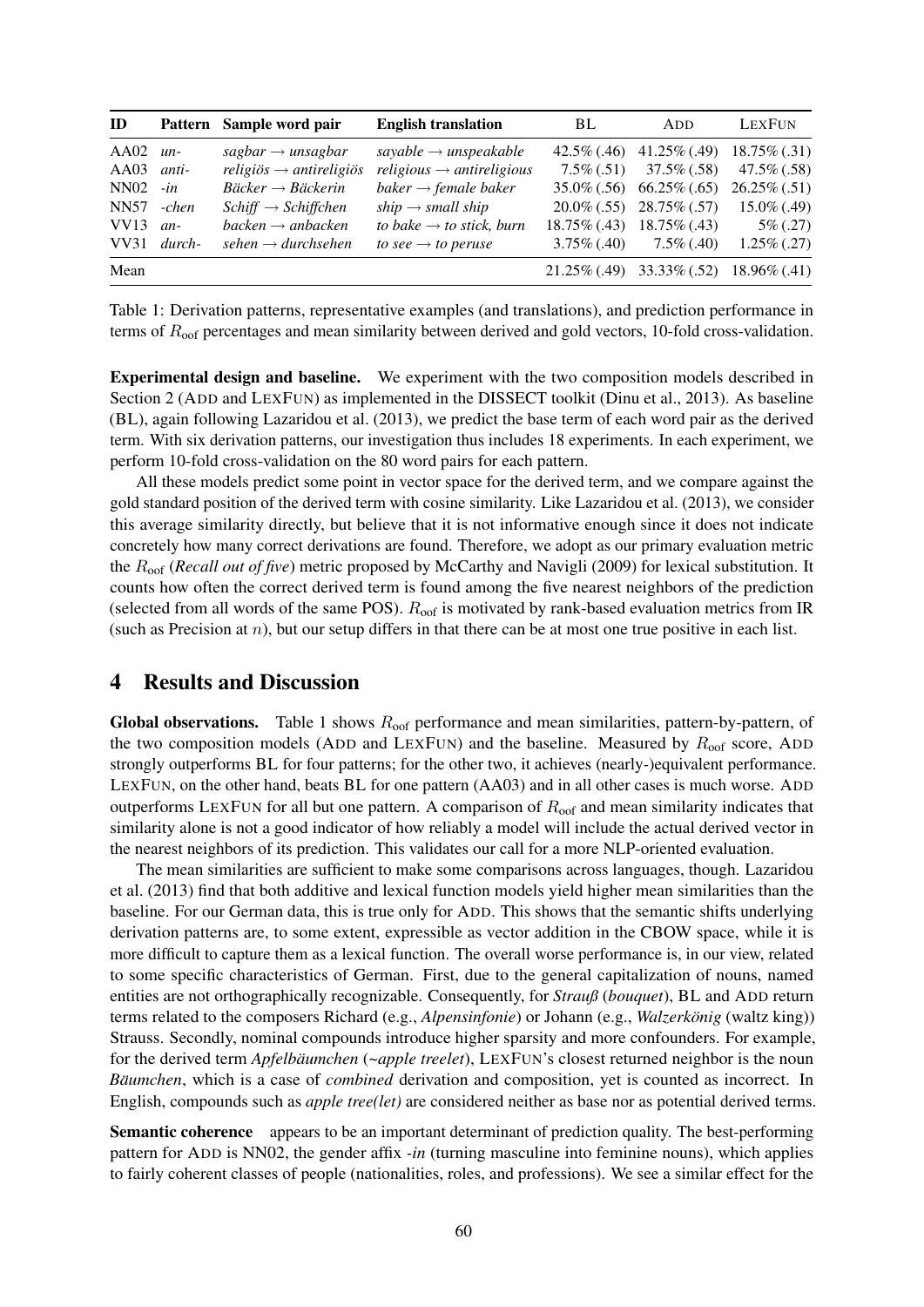| $Norweger \rightarrow Norweger + in$<br>$(male \rightarrow female \, Norwegian)$ |                                                           |                                                                                    |  | NN02   pluralistisch $\rightarrow$ anti+pluralistisch<br>AA03<br>$(pluralistic \rightarrow antipluralistic)$ |                                                                             |                                                                                                    |
|----------------------------------------------------------------------------------|-----------------------------------------------------------|------------------------------------------------------------------------------------|--|--------------------------------------------------------------------------------------------------------------|-----------------------------------------------------------------------------|----------------------------------------------------------------------------------------------------|
| BL.                                                                              | ADD.                                                      | LEXFUN                                                                             |  | BL                                                                                                           | ADD                                                                         | LEXFUN                                                                                             |
| 1. Norweger<br>2. Däne<br>3. Schwede<br>4. Isländer<br>5. Solberg                | Norweger<br>$Schwed$ +in<br>Norweger+in<br>Däne<br>Dän+in | $Schwed + in$<br>$A$ ustralier+in<br>Norweger+in<br>$D\ddot{a}n + in$<br>Landsfrau |  | 1. pluralistisch<br>2. plural<br>3. demokratisch<br>4. säkular<br>5. freiheitlich                            | pluralistisch<br>plural<br><i>demokratisch</i><br>anti+totalitär<br>säkular | anti+demokratisch<br>$anti+liberal$<br>$anti + modernistisch$<br>anti+pluralistisch<br>anti+modern |

Table 2: Five nearest neighbors to the predicted vector for the derived term. Correct derived term appears in bold; + marks instances of the relevant derivational affix.

best-performing pattern for LEXFUN, AA03 (the adjectival affix *anti-*). While the base term meanings of this pattern vary quite a bit, the meanings of the derived terms are distributionally coherent, with many shared typical context words (*demonstration*, *protest*, etc.). In contrast, the more difficult diminutive affix *-chen* (NN57) can be applied to nearly any noun, leading to less coherent sets of base and derived terms.

Both models have the most difficulty with verb-verb patterns. Analysis of word pairs for patterns VV13 and VV31, both of which are *prefix verbs*, indicates that the semantic shifts expressed by verb prefixation are often highly ambiguous (Lechler and Roßdeutscher, 2009) and therefore difficult to capture.

Nearest-neighbor analysis. We next examined the five nearest neighbors (5-NN) produced by the different models, as shown in Table 2. Interestingly, ADD and LEXFUN appear to capture different aspects of the semantic composition. The neighbors of LEXFUN are not random, despite its bad  $R_{\text{oof}}$  performance, but largely composed of morphologically complex words combining semantically related bases with the derivational affix in question. ADD generally finds terms that are semantically related to the base, both morphologically simple and complex. Analysis of the 5-NNs for each model confirms these impressions: (a), ADD always returns the base term as the nearest neighbor. That is, in an evaluation considering only the top neighbor, BL and ADD would have identical performance; (b), 54% of the LEXFUN 5-NNs are other derived terms of the same derivation pattern. This is quite high in comparison to BL (8%) and ADD (14%); (c), both ADD (48%) and BL (46%) are much more likely than LEXFUN (11%) to return neighbors that include the base term or its stem, as *plural (pluralistic)* above.

Regression analysis of ADD. Finally, we perform a quantitative analysis of the performance of ADD, our best model. Based on the discussion above, our hypothesis is that the additive model works best for patterns that are *coherent*. We operationalize this by defining four *coherence features* at the word pair level (cf. Figure 1): (a) Coherence of base terms (*BCoh*) – cosine similarity between a base term and the centroid of all base terms of the pattern; (b) Coherence of derived terms (*DCoh*) – cosine similarity between a derived term and the centroid of all derived terms of the pattern; (c) Similarity between base and derived term (*BDSim*) – cosine similarity between the two vectors of the base and derived terms; (d) Coherence of difference vectors (*DiffCoh*) – cosine similarity between the difference vector for a base-derived term pair (its semantic shift) and the centroid of all difference vectors of the pattern.

For our analysis, we use a mixed effects logistic regression (MELR, Jaeger (2008)). Logistic regression is used in linguistics to investigate quantitative relationships (Bresnan et al., 2007). It predicts the probability of a binary response variable y depending on a set of predictors x as  $P(y = 1) = \sigma(\mathbf{bx})$ where  $\sigma$  is the sigmoid function. Its coefficients are interpretable as *log odds*: given a positive coefficient of size  $b_i$ , every one-unit increase of  $x_i$  increases the odds of  $y = 1$  by a factor of  $e^{b_i}$ ; correspondingly, negative values increase the odds of y = 0. MELR is a generalization that distinguishes traditional *fixed effects* from a novel category of predictors, so-called *random effects*,  $x'$ , so that  $P(y = 1) = \sigma(bx + cx')$ . The coefficients c of random effects are drawn from a normal distribution with zero mean, which is appropriate for many predictors (Clark, 1973) and makes the model generalizable to unseen values.

In our MELR model, each word pair is a datapoint. We use  $0/1$  (success in the R<sub>oof</sub> evaluation) as y, the coherence features as fixed effects, and the pattern identity as random effect. The resulting coefficients are shown in Figure 1. The negative intercept results from the overall predominance of failures. The next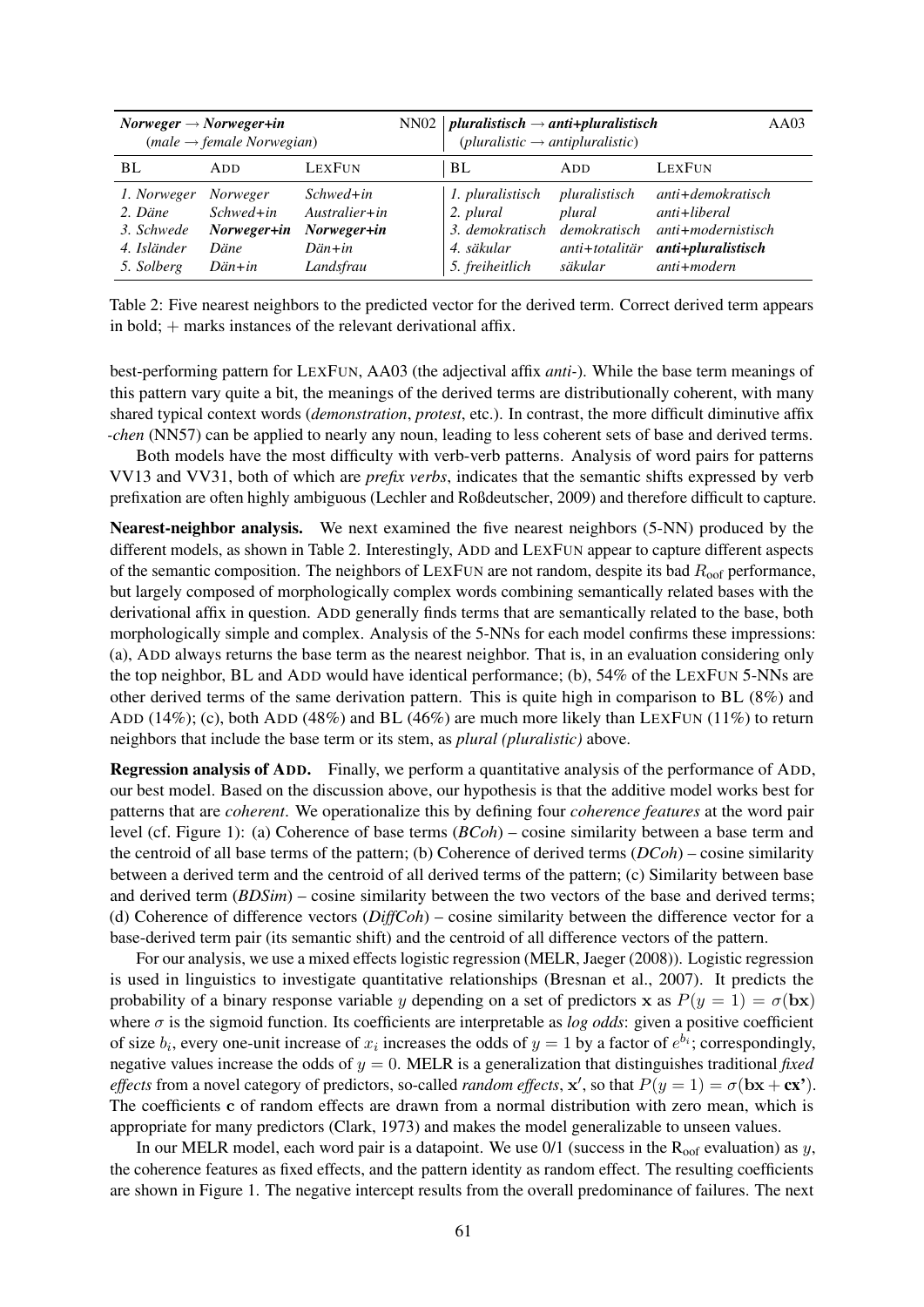

Figure 1: Illustration of coherence in vector space (left) and regression coefficients (right)

two features are somewhat surprising: We find a negative coefficient for BCoh, indicating semantically more coherent base terms are correlated with more difficult derivation patterns. Indeed, the most difficult pattern for the model (VV31) has the highest average base term coherence (0.40), and the simplest pattern (NN02) the lowest (0.29). DCoh, the coherence among derived terms, does have a positive coefficient, but it is too small to reach significance. We tend to see these two results as artefacts of our small sample.

The remaining two features (BDSim, and DiffCoh) have strong positive coefficients, indicating that patterns where (a) base terms and derived terms are similar within pairs, or (b) the difference vectors all point into the same direction, are easier to model. The last feature is particularly strong – not surprising, given that ADD uses the centroid of the difference vectors to make predictions. Finally, the random effect coefficients of the patterns are small (between  $-0.7$  and  $+0.7$ ), indicating the model's robustness.

We also evaluate the regression model by predicting the  $R_{\text{oof}}$  percentages from Table 1, simply counting the number of successes for each pattern. The mean difference to the actual numbers is 2.5%. The highest individual difference is 3.75 (32.5 vs. 28.75 for NN57), the lowest 0% (for NN02). This means that the regression model does quite a good job at predicting top-5 accuracy. We take this as evidence that the features' coefficients capture a relevant and substantial aspect of the phenomenon.

## 5 Conclusion

In this paper, we have analyzed compositional distributional models for predicting the meaning of derived terms from their base terms with a focus on in-depth analysis. We found that this prediction task is challenging, at least for the derivation patterns we considered. This may not be surprising, given the relatively subtle semantic differences introduced by some patterns (e.g., the gender of the term, or the polarity), which may be hard to recover distributionally. In that sense, our choice of (putatively easy) within-POS derivations may actually have worked against us: in cross-POS derivations, base and derived terms should have more clearly distinguished distributional profiles. At any rate, it seems that additional modeling efforts are necessary to produce more robust models of derivational morphology.

We believe that two results of our analyses are particularly noteworthy. The first is the correlation between the coherence of the derivation patterns and the performance of the additive composition model. While the existence of such correlations may seem obvious given the way the additive model works, we hope, on account of their strength, that we can predict the difficulty of modeling novel derivations, as well as link this approach to theoretical work on (ir-)regularity (Plank, 1981). The second result is the complementarity of the additive and lexical function models, which capture the base meaning and the affix meaning well, respectively. This suggests combining the two models as an interesting avenue.

#### References

- Baayen, H. R., R. Piepenbrock, and L. Gulikers (1996). *The CELEX lexical database. Release 2. LDC96L14*. Philadelphia, PA: Linguistic Data Consortium, University of Pennsylvania.
- Baroni, M. and R. Zamparelli (2010). Nouns are vectors, adjectives are matrices: Representing adjectivenoun constructions in semantic space. In *Proceedings of EMNLP*, Cambridge, MA, USA.